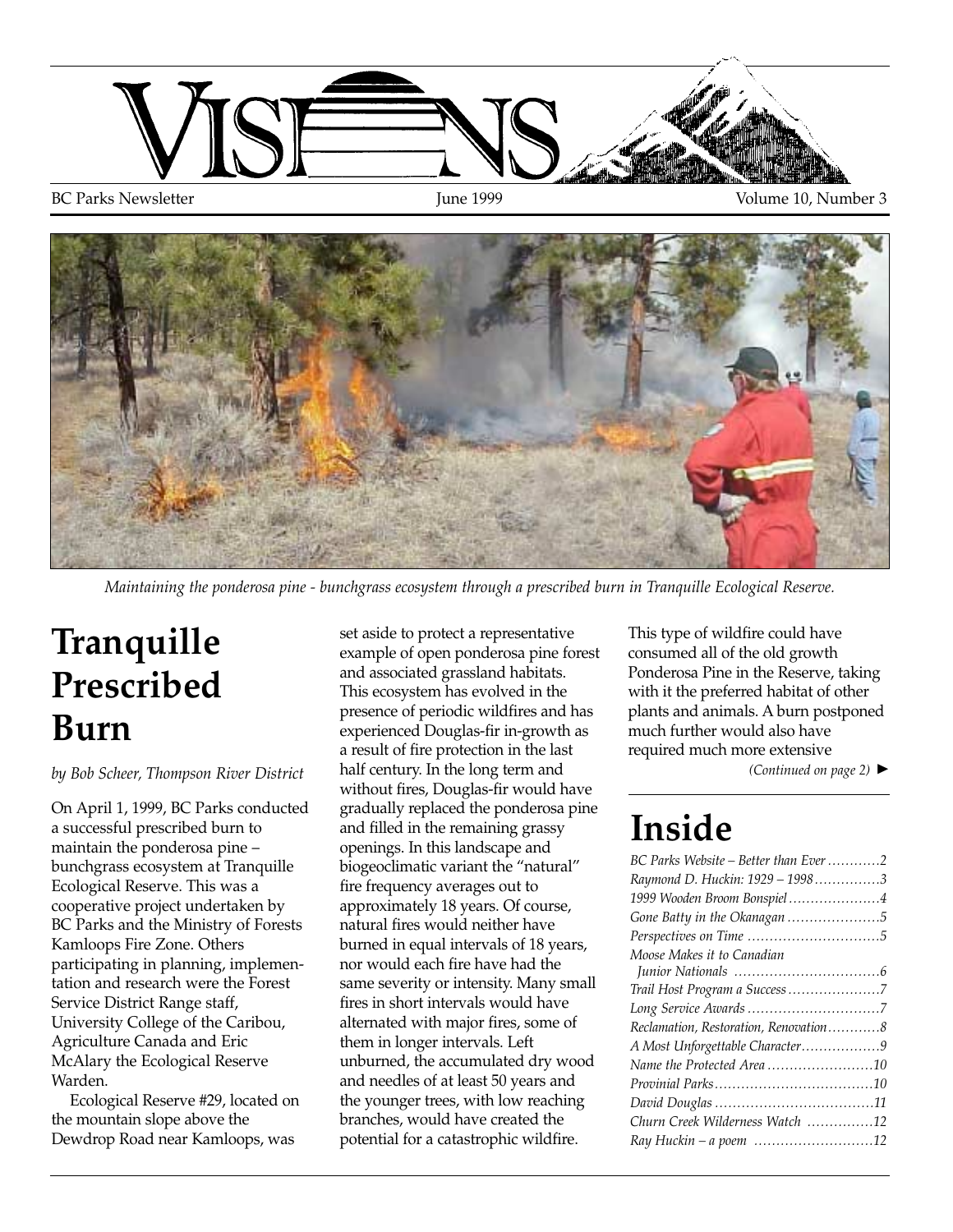

VISIONS is produced six times per year by BC Parks, Ministry of Environment, Lands and Parks to maintain commitment to quality service and stewardship and to encourage innovation by everyone directly involved or interested in BC Parks.

VISIONS Newsletter is posted on BC Parks' web site : www.elp.gov.bc. ca/bcparks/whatsnew/what.htm. As VISIONS is now available on the internet, please let us know if you would like to be removed from our mailing list.

To contact us regarding changes to the VISIONS mailing list or to receive a free subscription:

- call (250) 952-6709
- send an email note to ParkInfo@prkvctoria.elp.gov.bc.ca
- write to: VISIONS, BC Parks, 800 Johnson Street, Victoria, BC V8V 1X4 Canada

Articles from readers are welcome. Deadline for material in the next issue is July 1, 1999.

> **Editor** *Nancy Chave* **Contributors** *Kate Alexander Lisa Anderson Bob Broadland David Brown Dave Chater Monty Downs Debby Funk Don Gough Mona Holley Doug Lielau Alice MacGillivray Jake Masselink Ken Morrison Roger Norrish The Quarter Century Kids Ron Routledge Bob Scheer Todd Shannon Earl Sinclair Andy Smith Wayne Van Velzen W. Young*

> > **Minister** *Cathy McGregor*

**Deputy Minster** *Cassie Doyle*

**Assistant Deputy Minister** *Denis O'Gorman*

*("Tranquille…" continued from page 1)* site preparations, including felling of intermediate-sized trees that would have acted as "ladder fuels", before a fire could have been conducted in a safe and controlled fashion.

Long term success of the burn will be measured through a number of research projects designed to monitor changes brought about by the burn. Primary initial concerns included the potential for weed invasion and the impact of wildlife on fresh new growth stimulated by the fire. BC Parks is particularly indebted to the Kamloops Fire Zone staff for their assistance in facilitating the project.  $\square$ 



### **BC Parks Website – Better than Ever**

*by Lisa Anderson*

Explore the new and improved BC Parks website at www.elp.gov.bc.ca/bcparks. This website is being designed to be user-friendly and provide provincial park information.

New additions to the site include new, expanded information for many park pages. Mount Robson and Bowron Lakes are a couple of the larger ones. We have also added park maps for most coastal marine parks.

Other information that is now on the site includes the Legacy Report; 1999 camping fees information; and various management planning documents: Callahan Lake Background Report, Cape Scott and Scott Islands Background Report, Jedediah Island Marine Background Report and Draft Management Plan, Fintry Management Plan, Nisga'a Memorial Lava Bed Master Plan, Tunkwa Management Plan and Stein Valley Nlaka'pamux Heritage Draft Management Plan.

And of course, we also post VISIONS Newsletter on the website. You can save paper, recycling and \$\$\$ by accessing VISIONS via the website, rather than in printed form – let us know if you would like to be taken off of the mailing list (see contacts on this page). If everyone in your office receives a copy of VISIONS, consider sharing.  $\square$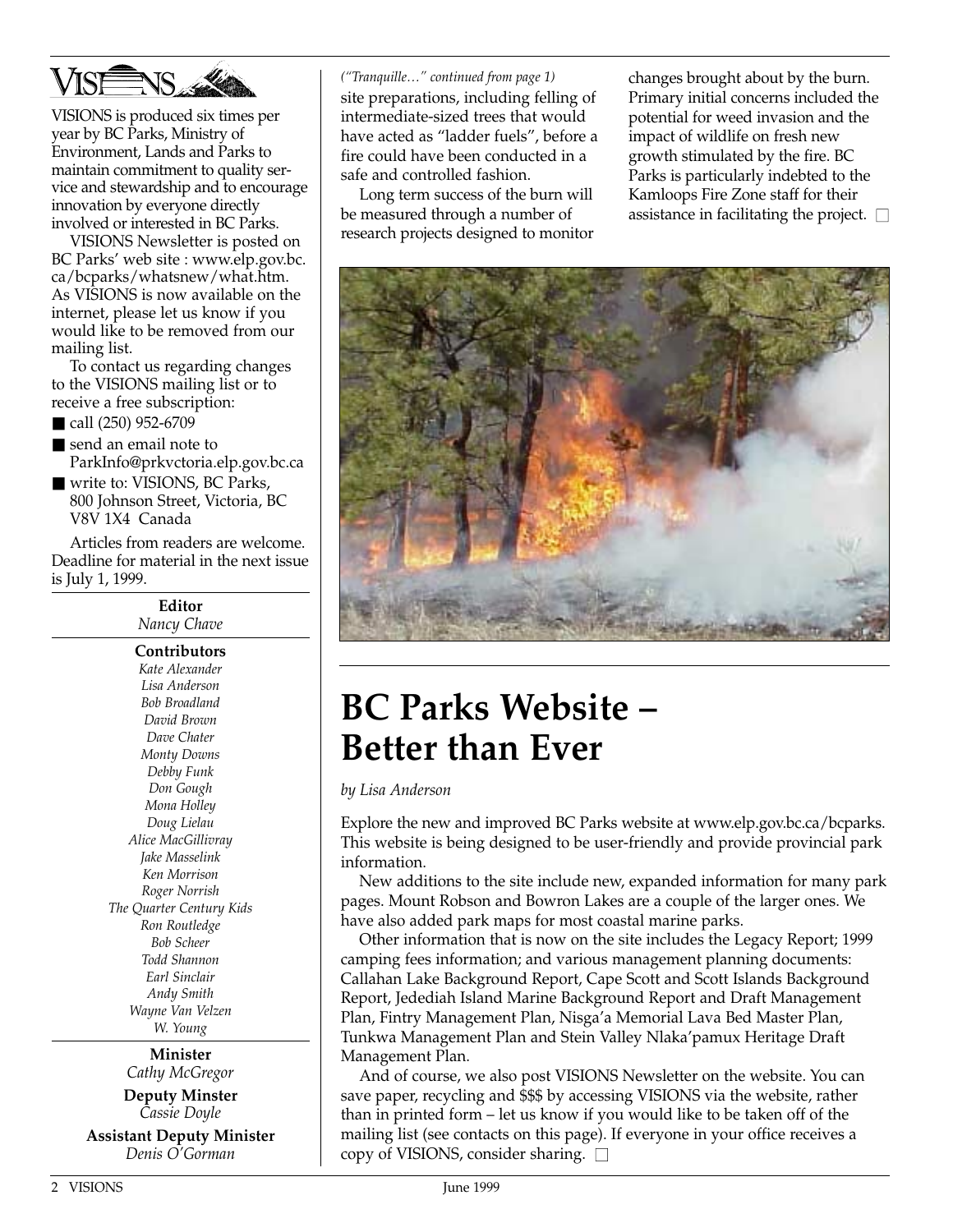# **Raymond D. Huckin: 1929 – 1998**

*by Jake Masselink*

During my 30-year sojourn with BC Parks, I experienced a simple truth that the American philosopher, Waldo Emerson, observed about our human race: "everyone is my master (mentor) in some respect". Ray Huckin was my first BC Parks mentor. Being first and, most fortunate for me, being the kind of person he was, Ray significantly influenced my life. He helped me to believe in myself. He instilled in me a sense of self-confidence. In fact, Ray had that kind of an impact on nearly all who met him.

Upon joining the Park System Planning Section as a park officer 1 in 1966, my first task was to assist in reducing the backlog of UREP (Use, Recreation and Enjoyment of the Public) reserve requests to BC Lands. Since the creation of parks was not a priority with the government of the day, the next best alternative was to seek UREP reserve map designation for anything that BC Parks staff had evaluated as having possible park potential. Every park-planning recruit, I quickly found out, was apprenticed to Ray as the point man in this process. He was the expert in determining the status of the lands involved. He was also BC Parks "cartographer". Our "green" (land status) files harbour his sketch-map handiwork; each carefully autographed with "R.D.H.".

In a vain attempt to make us into his equal, he personally took us through the pertinent government vaults and file rooms to get the maps, photographs and information we needed for this tedious task. Then he humoured us through the map making process of integrating the survey details of existing maps and the geographic features from air-photos through an epidiascope (manufactured by BC Parks' Langford workshop). In spite of Ray's valiant attempts at cloning us as "cartographers", most of us remember him best for his ability to take the tedium



*"Petie" (Carla) and Ray Huckin.*

out of a monotonous task or a weary workday.

Ray was an exceptionally entertaining raconteur! His captivating abilities at story telling made even the most gifted park interpreter take note. Every land statusing trip with Ray to the various government offices was an entertaining adventure. Every staff coffee break that Ray attended turned into a boisterous roar of laughter and merriment. You see, Ray was endowed with a very active, insightfully creative, and well-balanced right-brain left-brain mind. He knew how to reveal the humour in one's negative experiences based on his own unenviable setbacks in life.

Ray was born in 1929, the year of the stock market crash. His folks were unable to financially care for their children during the ensuing depression. They placed Ray in Victoria's Protestant Orphanage. There he quickly became the entertainment ringleader; usually at the expense of the matrons' dignity and the neighbourhood's tranquillity. The structured school system was also challenged. It could not accommodate his constitution. He elected, instead, to pursue a self-directed studies of Nature more in tune with his free-spiritedness. With rod, bow, or gun in hand, he reconnoitered the wilds around Victoria donating whatever he "bagged" to the orphanage's larder. At the age of 16, he struck out on his own. He picked up a job in a local sawmill. There he

tragically had a serious accident that cost him his right arm and very nearly his life. Efforts at rehabilitating him with an artificial limb proved futile. It was at this stage in his life that Denis Podmore recruited him into the Park System Planning Section. No, not to work outdoors; but to draw maps.

Ray's right-brain left-brain configuration enabled him to switch from right-handedness to left-handedness and acquire the skills of map-making with the same ease and accuracy as he could shoot a gun or cast a fly rod with either hand. However, it also stretched his abilities to adapt to a structured office environment, in spite of the encouragement from people like Yorke Edwards, our first parks naturalist, to diversify his output with wildlife sketching. In the end, that frustration with structure, coupled with a developing heart condition, resulted in Ray taking leave of BC Parks in 1972.

Ray was most fortunate in having a kindred spirit in his friend and spouse, "Petie" (Carla). They were in sync in terms of their love of Nature and in providing a home and family environment that met the individual needs of their three children – Carl, Troy and Larisa. Ray died on November 24 of heart failure. Very understandably, his parting has left a deep hurt in this close knit family. He instilled in them a sense of self that he sought for himself lifelong.

As I reflect on Ray and his contribution to BC Parks and the people with whom he worked and lived, more than the truth of Emerson's observation comes to mind. Ray displayed a sensitivity towards others that made us believe in ourselves as we are by nature; not as the "systems" inflicted on us try to remake us into as something that we are not. It's an attitude worth championing as human beings and as human organizations!  $\square$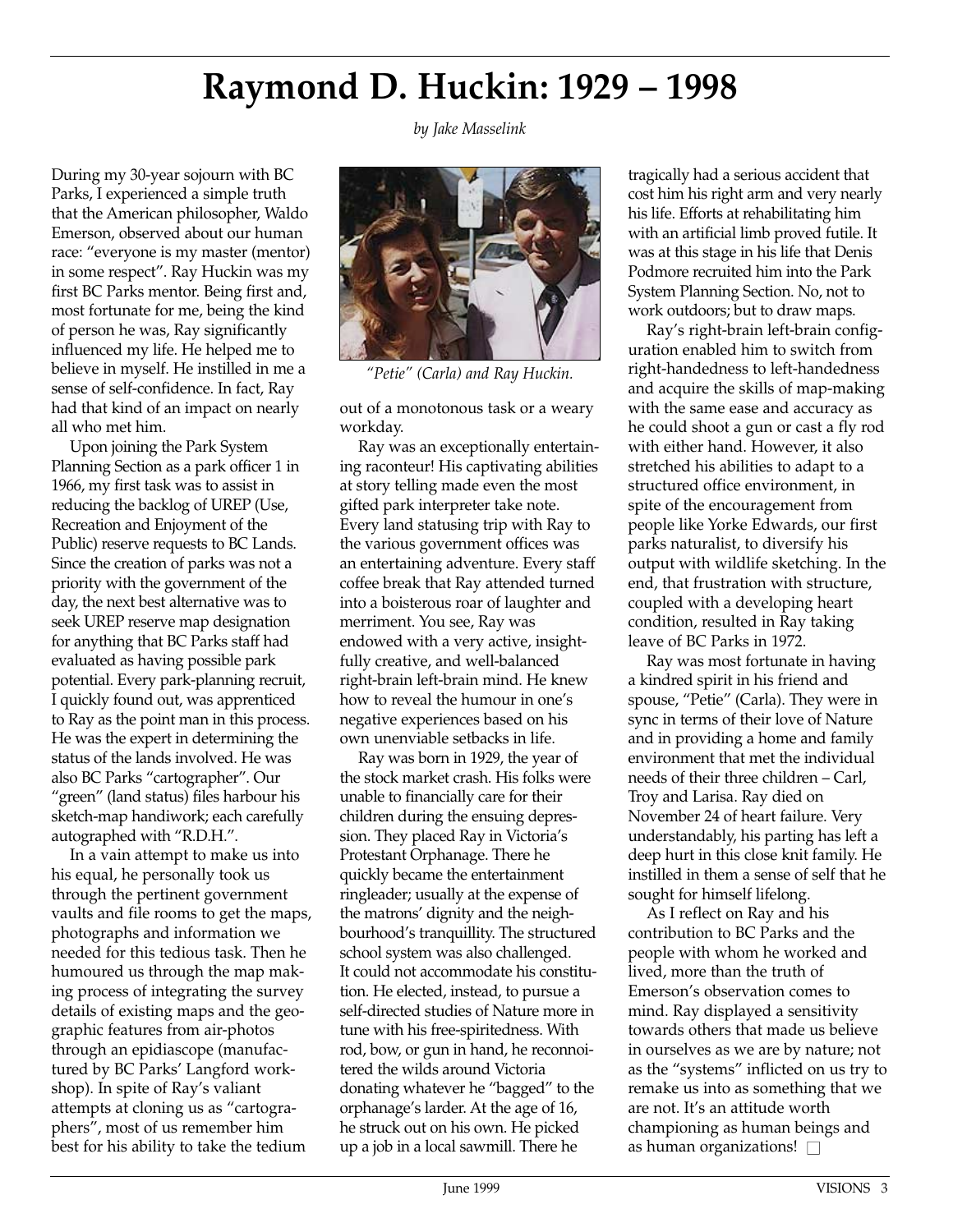# **1999 Wooden Broom Bonspiel**

*by Earl Sinclair, Ron Routledge, Monty Downs, Don Gough, Ken Morrison, Debby Funk, Mona Holley, Alice MacGillivray*

Well, we had the last bonspiel of this century in February! And a great one it was, there were 14 teams from all over the province out on the ice having lots of fun.

The four event winners:

**A Event**: Ron Routledge, Elaine Gustafson, Scott Benton, Wendy Renwick

**B Event**: Jeanne Wutzke, Maurice Wutzke, Drew Carmichael, Melanie Carmichael

**C Event**: Darcy McGifford, Beth McGifford, Julie King, Bill King

**D Event:** Wendy Neville, Dave Bacon, Brenda Christian, Peter **Walters** 

The Sportsmen Award went to the Eamer team of Wally, Gil, Gwen, and Struan.

These winners include Parkies from the Thompson River, Kootenay, Garibaldi-Sunshine and Okanagan districts, as well as ex-Parkies and folks from BC Lands.

The BC Parks Bonspiel Committee, along with all the curlers that participated, would like to recognize and thank the following sponsors of the event: Canadian Mountain Holidays Inc., Banff, AB; Park Environmental Groundskeepers Ltd., Chase, BC; North Okanagan Cross Country Ski Club, Vernon, BC; Thompson Hotel and Conference Centre, Kamloops, BC

These sponsors provided the plaques for each event that the winners receive. The sponsors received a curling pin and a mini Type-A sign with a "Thank You" plaque.

We would also like to express our thanks, on behalf of all the participants, to the districts and headquarters program areas that contributed prizes this year. Everyone who participates in the bonspiel takes home one of these prizes and it is great to see the different T-shirts, caps, etc. that districts



*A Event Winners: (Left to right) Scott Benton, Wendy Renwick, Elaine Gustafson, Ron Routledge.*



*B Event Winners: (Left to right) Maurice Wutzke , Drew Carmichael, Melanie Carmichael, Jeanne Wutzke.*



*C Event Winners: (Left to right) Darcy McGifford, Beth McGifford, Julie King, Bill King.*

produce. Also, thanks go to the Kamloops Curling Club, it is an exceptional facility for the event!

The committee is looking for some assistance with sponsors for next year. If you know of a potential sponsor contact Earl Sinclair (250- 851-3014) for more information. The cost of the plaques is about \$150 for each event and the sponsor will

receive recognition at the event and in this newsletter.

The dates are set for the Year 2000 bonspiel! Calendars can be marked; new sneakers and curling shoes can be bought; applications for extension to personal credit lines can be made.

**Saturday and Sunday, February 26 and 27, 2000!** □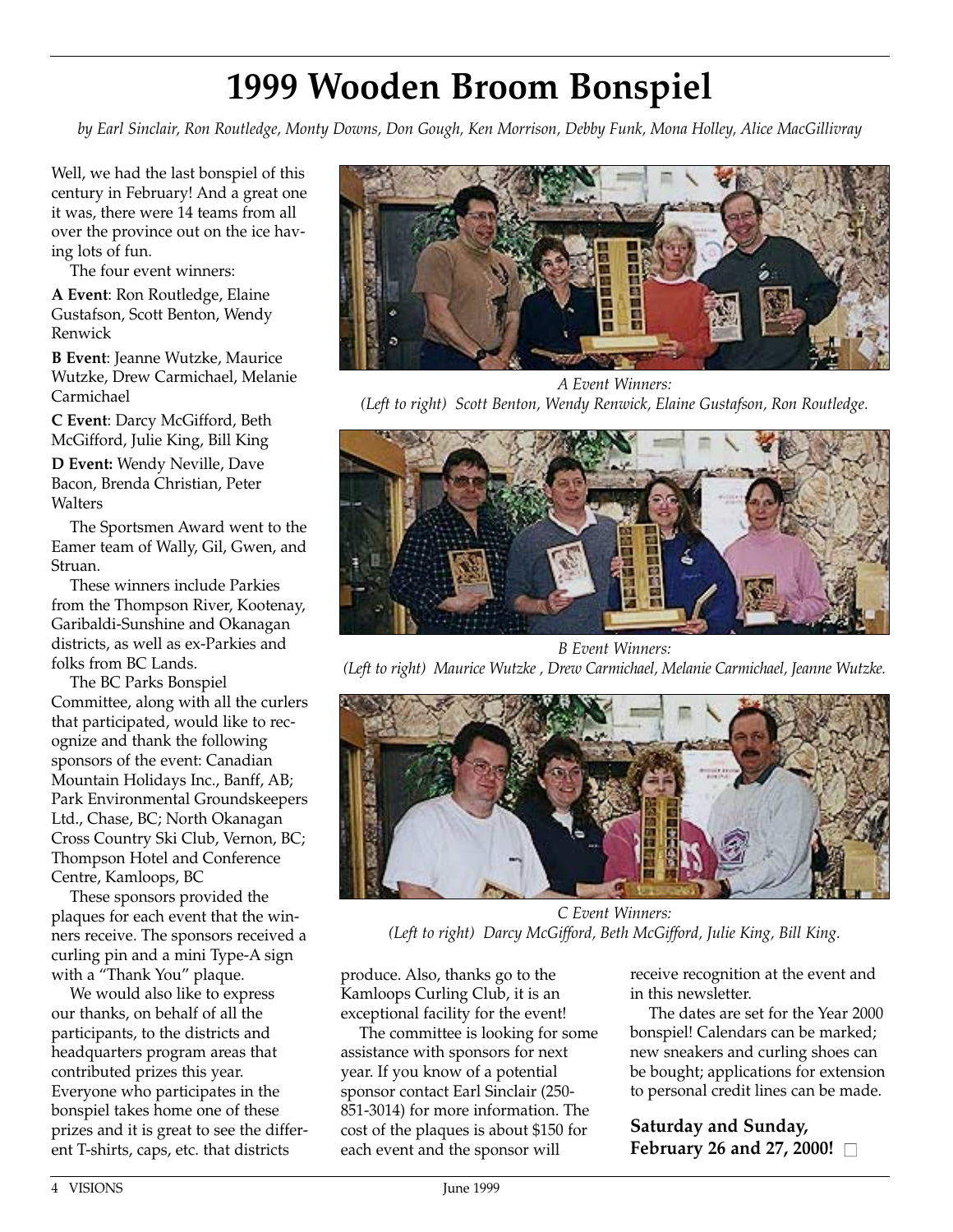# **Gone Batty in the Okanagan**

*by Todd Shannon, Okanagan District* 

Here in the Okanagan valley we have some of the best habitat for bats. These animals tend to be very sensitive to human interference and with the large number of people now living in the Okanagan, bat populations have either declined or adapted into new niches.

One of the areas where bats have adapted to human presence is Fintry Provincial Park, about 40 km. North of Kelowna on the west side of Okanagan Lake. Three bat species have been observed in this park: Yuma Myotis (*Myotis yumanensis*); Little Brown Myotis (*Myotis lucifugus*); and Townsend's Big-eared (*Plecotus townsendii*). Yuma Myotis is the most common species and has been observed in all areas of the park including the historical manor house. The Little Brown Myotis bats have also been observed in a variety of areas but are less common. Five Townsend's Big-eared bats have been spotted in the historical dairy barn only. Due to the increase in human presence the Townsend's Bigeared bat population has declined to the point of being placed on the Blue List.

The bats have accessed, through small openings, the manor house attic and the rafters in the other historical buildings. They roost in these locations leaving large amounts of guano below. To protect the historic buildings and the bats, the Okanagan District has worked with Environmental Youth Teams and local schools to construct and install bat houses at various areas throughout the park. The bat houses are designed to provide alternate roosting areas for the bats, away from the historic buildings, which will be restored, and the unstable buildings, which may eventually be taken down.

Local expert Dr. John Stelfox, with the assistance of Gary DeLeenheer, has been monitoring the success of the project. The first bat houses were placed in the park in the fall of 1997. During the summer of 1998, large numbers of the bats were observed in the bat houses located near the manor house. Some of the bats were still roosting in the manor house but the majority had relocated to the new houses. The bats have already been seen at these houses this spring.

By providing more bat houses and sealing all access to the buildings we should be able to control where the bats are roosting. This will provide safer habitats for the bats, reduce the impact on the historical buildings and may lead to an increase in the bat population in this park. The bat houses may also be valuable in enabling us to better manage the blue-listed Townsend's Big-eared bat.  $\square$ 



*Bat houses in Fintry Provincial Park provide alternate roosting areas for bats.*

#### **Perspectives on Time**

*by Wayne Van Velzen, Prince George District*

In 1451 a baby was born in the Italian seaport of Genoa. Christopher Columbus would be destined to become a fixture in our history books as the one generally credited with discovery of the new world. While Columbus was busy seeking a shorter route to the far east, natural processes in North America continued as they had for thousands of years previously. Imagine this. In 1492 when Columbus set sail to cross the Atlantic Ocean, a Whitebark Pine, located at the headwaters of the Fraser River in what is now Mount Robson Provincial Park, had already witnessed over 300 summers come and go. Think for a moment what affect we have had on the land, water, air, plants and animals in this short period on time. Countless species of plants and animals have disappeared. Air and water has been impacted to the point where we can no longer take their quality for granted.

We as humans have some how come to the conclusion that the natural resources that once abounded were put there for our exclusive use. Our approach being that if we don't use them for our benefit or profit, that they are going to waste.

While that single Whitebark Pine continues to grow, we are finally starting to recognize the importance of maintaining the health of our natural world. Perhaps the real measure of our success as a species will be our ability to consider and manage for the needs of the various plants and animals with which we share the planet. Within the greater context of time, we as humans have only been here a very short while. The opportunity exists, in this part of the world at least, to ensure we have clean water, clean air and a

*(Continued on page 6)* ▲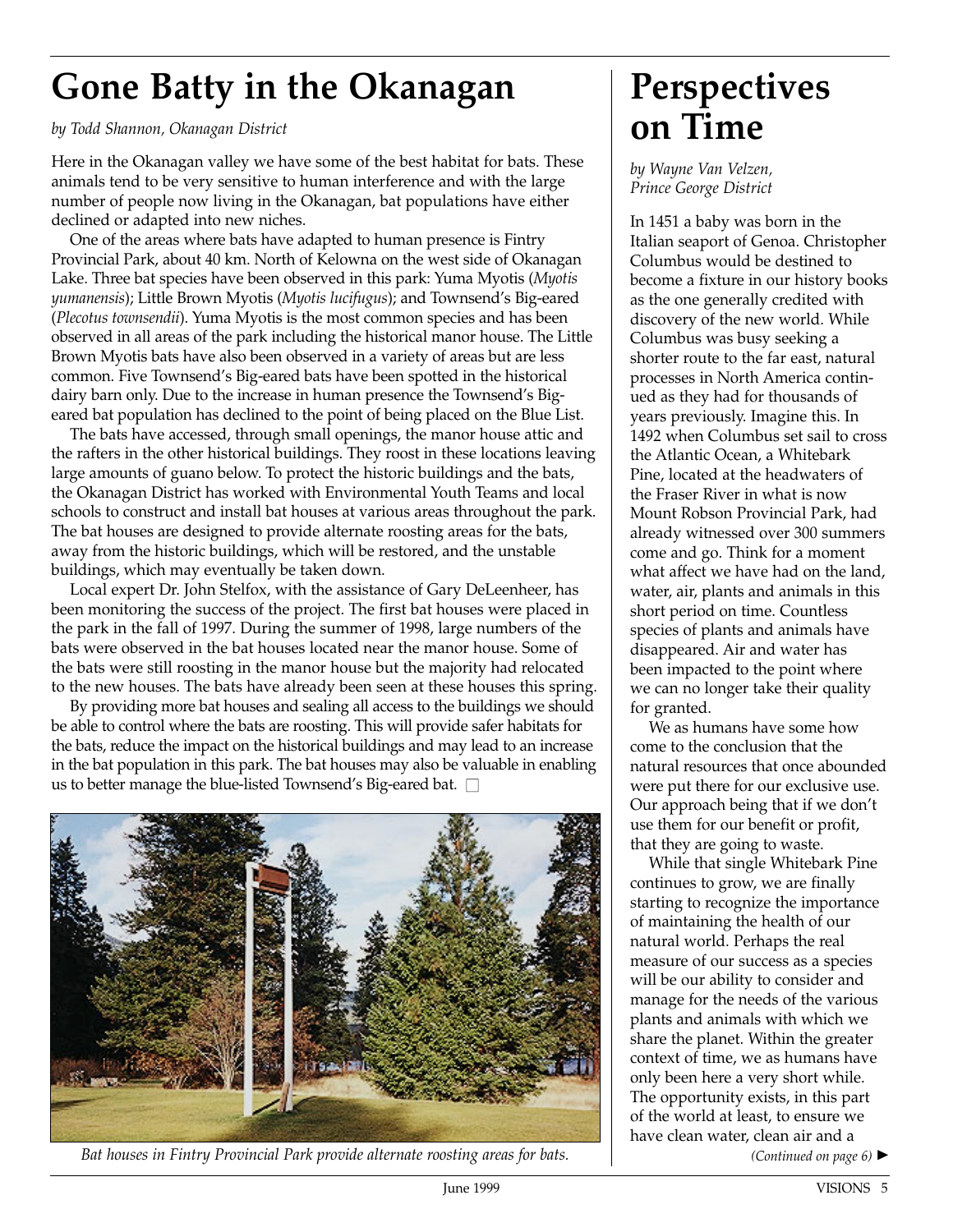*("Perspectives…" continued from page 5)* level of genetic and species diversity that will not only sustain us but enrich us for many generations to come.

The people of British Columbia should feel very proud that by the year 2000, 12 percent of this incredible province will be protected for all time in a system of protected areas envied by the rest of the world. From small road-side parks that focus on our human recreational needs to vast tracks of undisturbed wilderness where natural processes are allowed to run their course. Where the management priorities are directed at the well-being of the non-human users that are so dependent on the wilderness. Where relationships between predator and prey remain intact. Where the most important users do not walk upright.

People have accomplished some amazing things in the short time we've been here. We have stood on the moon. We have extended our average life span. We can communicate on a global scale with the touch of a button. We cannot, however, bring back an extinct species or grow food with our fertile soil and abundant water.

Next time you think about protected areas or parks, don't consider them as areas that are simply unavailable for resource extraction, but look at them as areas that are providing an insurance policy to protect the very things we as a species depend on. The challenge for the future lies in our ability to conserve and protect the remaining plants and animals, the water, the air and the land. We should tread lightly and cherish the natural world around us, for that will be what, over time, determines our success as a species.

That 800 year-old Whitebark Pine in the headwaters of the Fraser River will be watching our progress.  $\square$ 



*Jerry the Moose smoozes with Canadian Junior Nationals Cross Country Ski race participants.*

# **Moose Makes it to Canadian Junior Nationals**

#### *by David Brown, Skeena District*

Jerry, our BC Parks' moose, and his fellow ungulates have weathered a very difficult winter this year. Heavy snowfall throughout the province challenged even the hardiest of moose. Average snowfalls in the Bulkley Valley and the chance to smooze with world class athletes must have been the attraction for Jerry during the second week of March. The Pine Creek Cross Country Ski Trails, south of Smithers, was host to the Canadian Junior Nationals for Cross Country Skiing. Approximately, 250 athletes from across the country first celebrated with Jerry and then focussed on a week of intense competition. At the end of the competition coaches and athletes alike complemented the Bulkley Valley Ski Club on a well-run competition with plenty of activities for all involved.  $\square$ 

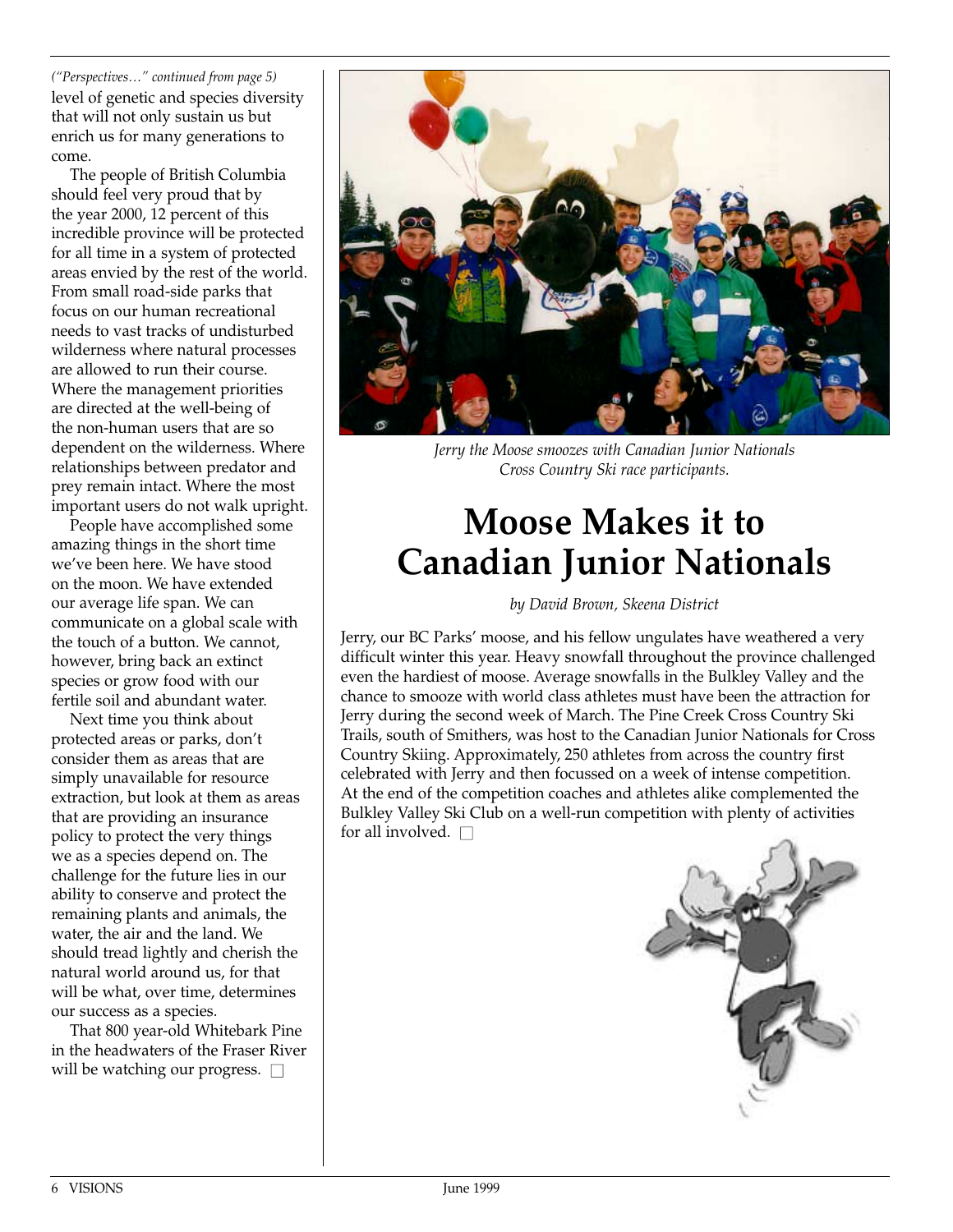#### **Trail Host Program a Success**

Strathcona District has developed a new volunteer program in Strathcona Park. The Trail Host program was initiated to provide a much-needed BC Park presence in one of the province's oldest and highly visited park. With limited park staff available to provide information and attendance, with its resulting impacts, continuing to rise annually, the need for improved extension initiatives were identified as being crucial.

Lacking a Visitor Centre or a nearby park office, visitors to the Forbidden Plateau/Paradise Meadows area of the park had to, in the past, rely only on information provided on trail signs. The new Trail Host program recruited community support, rooted in local pride, to provide volunteers for walks through the more popular day-use trails and/or staff for a small informa*by Andy Smith, Strathcona District*

tion hut (donated by the local ski club) at the trailhead. A pool of interested people ranging from high school students to retirees was developed to provide information services on an informal, unscheduled basis. People who would normally be coming up to Strathcona Park for a day hike, were encouraged to do so while being a volunteer at the same time. An individual would simply sign in, pick up a volunteer vest and small daypack full of appropriate information, then head out for their intended recreational walk. Identified by the volunteer vest and hat, the trail host became a walking "sign" re-affirming that the area was a provincial park and providing an opportunity for visitors to ask them questions.

Other volunteers not necessarily interested in hiking, could staff the

information hut distributing brochures, explaining maps and answering questions. The hut has serviced up to 400 people a day. All volunteers were provided training and an orientation to the area. In addition to providing information to visitors, the Trail Hosts also recorded visitor statistics.

The program provided an immediate volunteer project within the capabilities of most people, easy to implement, providing a much needed visitor service, promoting community pride and a real sense of helping, and all without any long term scheduled commitment on the part of the volunteer. Building on last year's success, the trail host program will be implemented again this year and if possible, extended into the winter nordic skiing season.  $\square$ 



#### **Long Service Awards**

*by The Quarter Century Kids*

*(Left to right) Greg Betz,*  ▲*Kathie Eldred, James Hopkins, Minister Cathy McGregor, Carl Powell, Ida Cale, Dave Fauville, Deputy Minister Cassie Doyle, Steve Mazur.*

You know you're getting old when this occasion happens! Who would have thought the time would go so fast? For those of you who may have experienced this gala evening in the past I'm sure the memories are unforgettable, for those of you not quite there in years it's something special to look forward to. There were seven parkies that were honored on the evening of April 20th , Steve Mazur, Dave Fauville, Ida Cale, Carl Powell, James Hopkins, Kathie Eldred and Greg Betz. Environment, Lands and Parks Minister Cathy McGregor and Deputy Minister Cassie Doyle joined us in congratulations. I'm sure they enjoyed themselves as much as we did. It was a great evening and we would like to thank everyone involved. Anyone interested in 35 years? I hear it gets better.  $\square$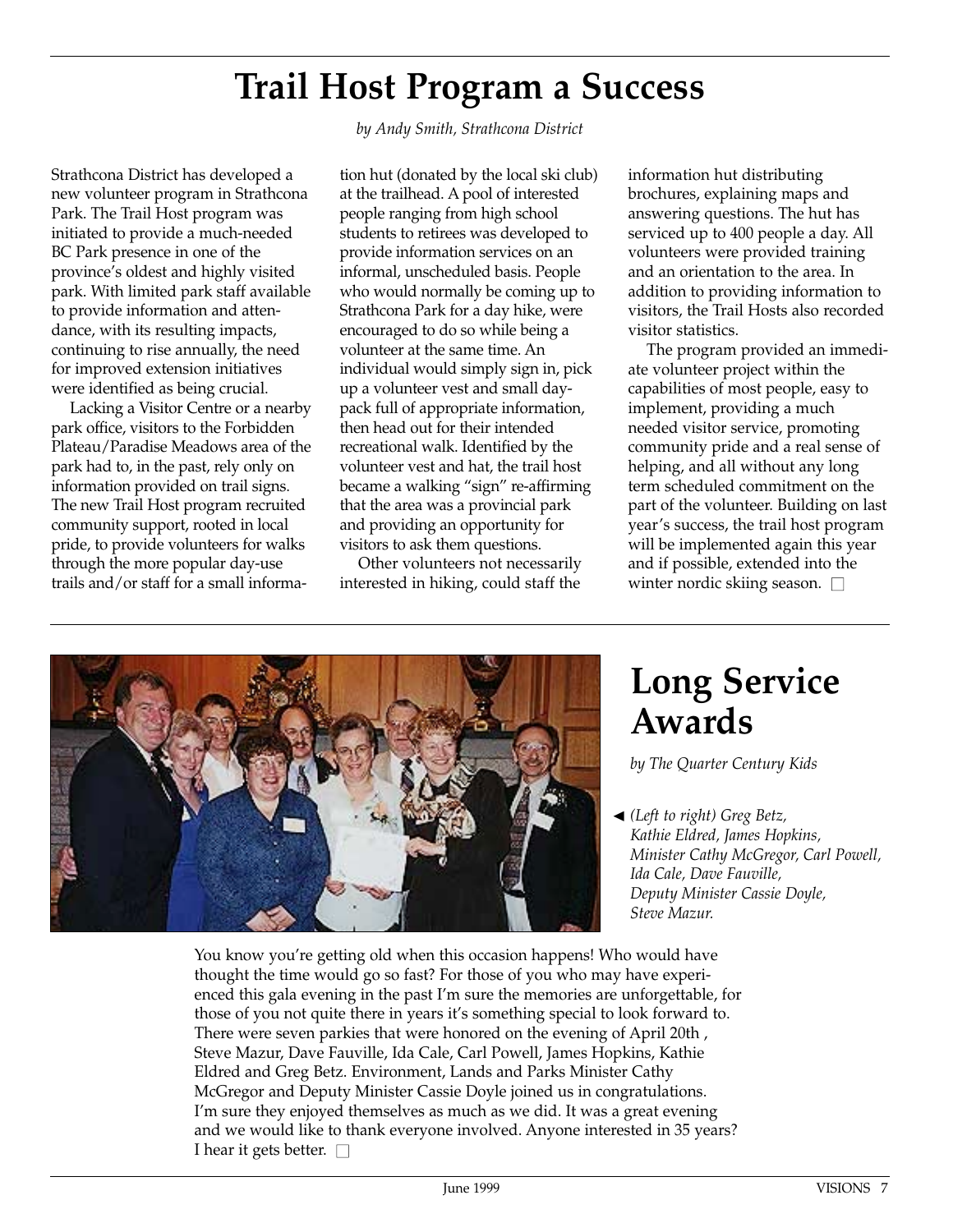#### **Reclamation, Restoration, Renovation**

*by Dave Chater, South Vancouver Island District*

BC Parks, South Vancouver Island District, is practising the "3 Rs" in the development of new campsites as part of the government's announced *Campground BC* Program.

Campground developments in 1998/99 at Goldstream, Gordon Bay and French Beach Provincial Parks have uncovered several "nuggets" from the land that predated the establishment of the park. In the preplanning for the campground developments, Parks staff were cognisant of locating these new facilities in areas of the park that had been previously impacted by other non-park uses. Parks' staff have consciously avoided naturally and culturally sensitive areas in this development planning process.

In the case of Goldstream Provincial Park, the new group campsites were located in a former gravel pit that was in operation in the 1940s and 1950s as part of a highway construction project. During excavation work for the new facilities an old car dump was uncovered near a watercourse. Project staff under-



*Cleaning up an old car dump that was uncovered during excavation work for the new group campsite at Goldstream Provincial Park.*

took to remove approximately fifteen car bodies from the site and then begin to restore the site to its natural state. The former gravel pit itself has been reshaped, replanted and



renovated into new group camping and picnicking sites for the use of visitors to the park and South Vancouver Island.

In planning of new projects for 1999, a former gravel pit and mill site at China Beach (Juan de Fuca Provincial Park) is being targeted for a major new vehicle-accessible campground. Large components of these projects involve major landscaping initiatives to facilitate BC Parks' facility standards.

The government's *Campground BC* program is providing significant capital funds to expand the provincial park campsite system throughout the province to meet the need for additional recreational opportunities for the residents of B.C. and contribute to the tourist industry of the province. The program is also paying dividends in providing the opportunity to reclaim, restore and renovate many previously impacted areas within the park system.  $\square$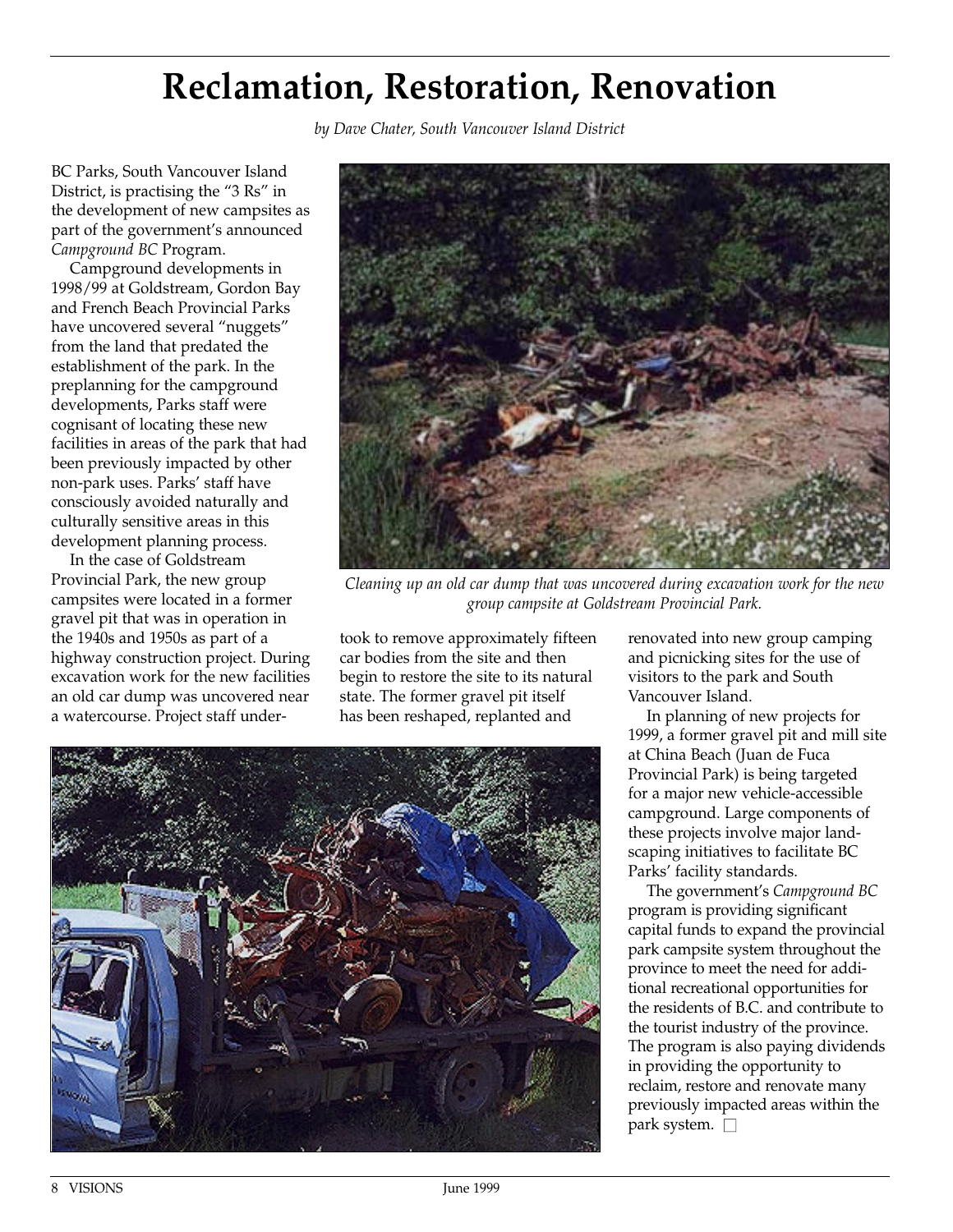## **A Most Unforgettable Character**

Further to the excellent "Parks Profile" by Roger Norrish in the April 1999 VISIONS, I want to show a larger picture of how Chess Lyons influenced the inter-connectedness between our province's natural and cultural environments. But just before looking at that, let me set the stage by recalling the old feature started many years ago by *Reader's Digest* called "My Most Unforgettable Character" – particularly one from the mid '50s written by BC's eminent author and emeritus journalist Bruce Hutchinson. His "character" was long-time Wells Gray Park guide and legend Ted Helset, who Chess had met during his extensive reconnaissance of Wells Gray. Coincidentally, both Hutchison and Lyons had published books on the Fraser River, in 1949 and 1950 respectively. In those halcyon days, as the Parks Division's first Regional Recreation Officer in Kamloops, I became a disciple of Hutchison, and Chess became my most unforgettable character.

I my view, there was a relatively significant shift in Chess's Parks Branch career in 1957 toward human heritage objectives. This was the result of governmental preparations for province-wide celebrations planned for 1958 to mark the Centennial of the creation of the Crown Colony of mainland British Columbia. A number of major projects were proposed by the British Columbia Centennial Committee, which came under the superb organization of General Chairman Deputy Provincial Secretary Lawrie Wallace. It was decided that the BC Government's own project, as approved by Premier W.A.C. Bennett, would be the Restoration of the goldrush"ghost" town of Barkerville. Thus Barkerville was created the province's first Historic Park, which would be developed and managed

*by Bob Broadland*

by the Provincial Parks Branch. In view of Chess's long-term activity in historic matters, he was the obvious choice to plan and implement the project. In addition, it was also decided that he would undertake a province-wide Stop-of-Interest plaque program adjacent to main highways. The success of these projects subsequently led to other heritage sites such as Cottonwood House, Fort Steele, Hat Creek Ranch, Keremeos Grist Mill, and Kilby Historic park.

Perhaps buoyed by the success of the 1958 Centennial projects, and looking for more challenge than the government bureaucracy then offered him, Chess decided to turn to the private sector where he could apply some of the knowledge he gained in 23 years with Parks. Thus in April 1963, Chess departed from the Department of Recreation and Conservation in favour of private pursuits. He lectured throughout North America with his own slides and films on behalf of the New Yorkbased Audubon Society, produced films for television such as the CBC's series *The Open Road* and *Klahanie*, and travelled the world as a travel-tour guide, this latter activity even into his last years.

While I wholeheartedly agree with Roger Norrish as to the immense

contribution made by Chess Lyons to the history and development of BC's Provincial Park System, in my opinion his greatest legacy was through his intuitive understanding and application of the basic principles to life of the inter-relationship of nature and man. And I believe that spark came by his growth through boyhood in the idyllic setting of the fruit basket of the South Okanagan in the 1920s and '30s. His park experiences in the '40s served as a catalyst to his natural abilities as a communicator leading to the production of four remarkably popular books: *Milestones on the Mighty Fraser* in 1950, *Trees, Shrubs and Flowers to Know in B.C.* in 1952, *Milestones in Ogopogo Land* in 1957, and *Milestones on Vancouver Island* in 1958. Popular is hardly strong enough with respect to the 1952 book, as it went through many reprints and revisions including a major revision in 1995 with Bill Merilees co-authoring. Unbelievably, Chess's *Wildflowers of Washington* was published in November 1998, just weeks before his demise in Honolulu a few days before Christmas. A reprint of the BC book was scheduled for 1999, to be followed by wildflowers of Oregon. Think about that. A productive publishing career spanning 50 years! Talk about inter-connectedness.

*(continued on page10)* ▲



*The author, Bob Broadland, with a display commemorating Chess Lyons.*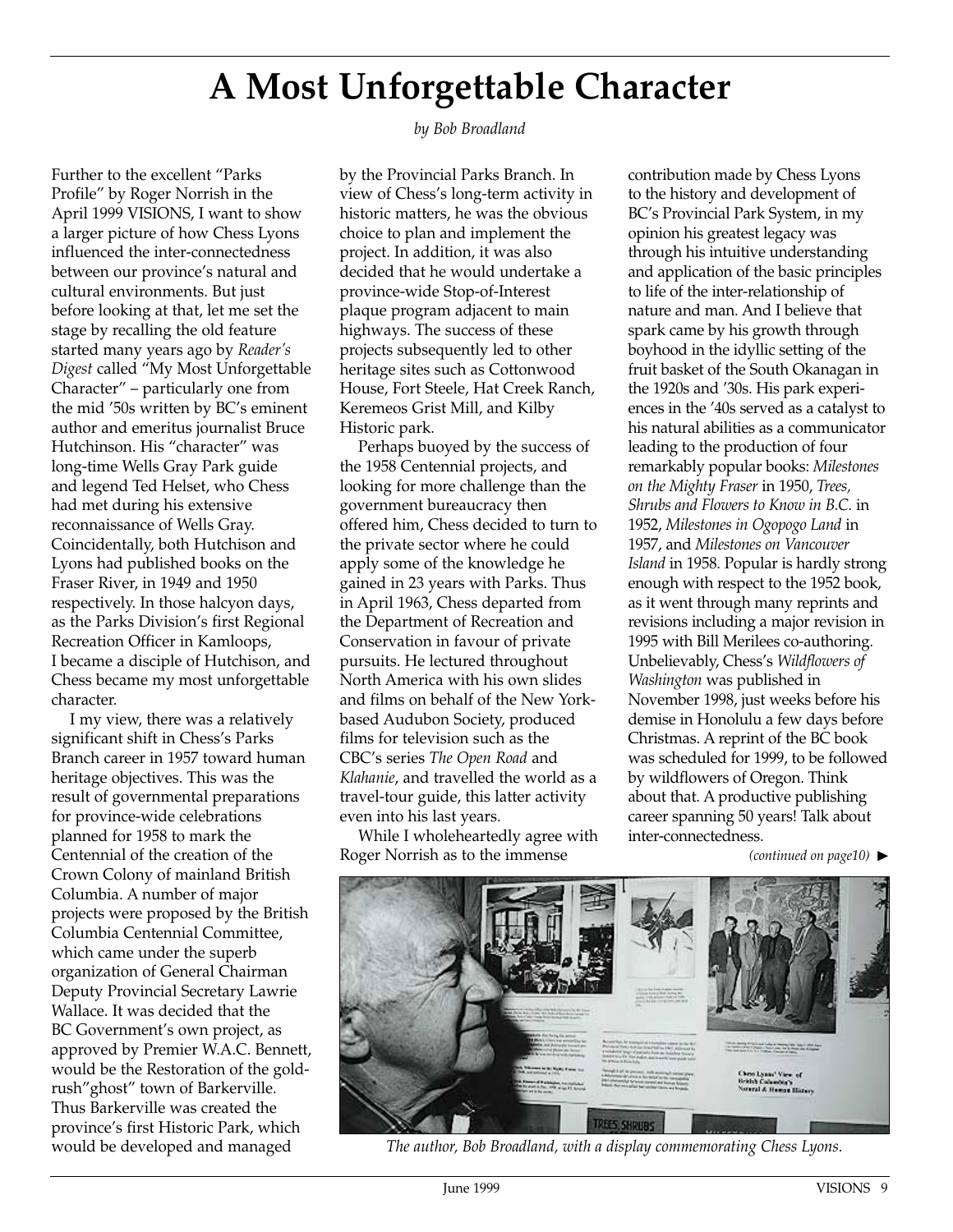*("…Character" continued from page 9)*

Unquestionably, Chess Lyons was obsessed with a determined need to share with anyone his abiding belief that a better understanding of the relationship between nature and humans was fundamentally important to the betterment of our individual and collective views of all life.

As somewhat of a postscript, I am pleased to report that on the beautiful sunny day of Sunday, April 11th, some 70 friends of Chess's met at Goldstream Park Nature House north of Victoria to exchange reminiscences about the focussed yet folksy way that he served as an inspiration and a mentor to many British Columbians in all walks of life.

And as a personal note, I cannot help but remember a warm epitaph that Chess included in his editorial of the British Columbia Museums Association's Volume 1 Number 1 issue of January 1961 of its brand new Lyons-designed quarterly, *Museum Round-Up.* He claimed it came from an ancient tombstone in Kentucky. It covers my view of how Chess looked at life *– "He done the best he knowed"*

Au revoir Chester Peter Lyons! □



*Hoodoos, black spruce, moose, braided streams, a vast lake and a former military highway define this protected area.*

# **Moose and Mileposts**

This Class A provincial park protects the most northerly extension of the Canadian Rocky Mountains. During the early 1940s, American and Canadian armed forces and local citizens built a military road connecting Alaska to the rest of North America. This protected area lies astride some 80 kilometres (50 miles) of this road. Visitors to this park marvel at its mountainous beauty and the wildlife. Moose, caribou, grizzly bear, black bear, timber wolf and Stone sheep are often seen traversing the park or congregating at mineral licks. Along the east shore of the lake from which the park takes its name, resorts have sprung up to welcome highway travelers. If you are adventuresome, you can hike into the backcountry where mountain alpine and black spruce and pine forests greet you with the quiet of wildness. Or equally challenging, is the opportunity to launch your canoe into the cold waters of the park's main lake and paddle to its distant western shores. Can you name this protected area? And what is the name of the highway the American and Canadian army built here during World War II? *(Answer on page12)*. □

*This article was published in a Vancouver newspaper in 1939.*

# **Provincial Parks**

In a recent address to the Canadian Society of Forest Engineers at Victoria, Mr. Chester Lyons of the B.C. Forest Service pointed out that British Columbia had now 49 provincial parks with a total area of over 9,000,000 acres or 14,000 square miles. The area is considerably greater than the park area administered by the Dominion if one omits the great Wood Buffalo Park in Northern Alberta and the Northwest Territories, which is really a wilderness abode for the buffalo and not a park in the ordinary sense.

The forest service of British Columbia has a double job, now. First is the protection and administration of forests, which provide the material for the province's leading industry. Then comes the protection, development and administration of the provincial parks.

The protection and administration of the forests is of prime importance and rightly occupies the principal attention of the forest service. But the parks are important, too. At present, very little is being done about them. They are being protected to some extent, but they are not being developed and there is not much attempt at administration.

All the same, they are a highly valuable provincial asset, and, as Mr. Lyons pointed out in his address, the value of these preserves for hunting, fishing, camping and picnicking will become more evident after the war when there will be more time for outdoor recreation.

Meantime, the government might spend a little effort and money, letting the people know about their 49 parks and making them more accessible. The people can not appreciate the value of their parks unless they are able to visit them.  $\square$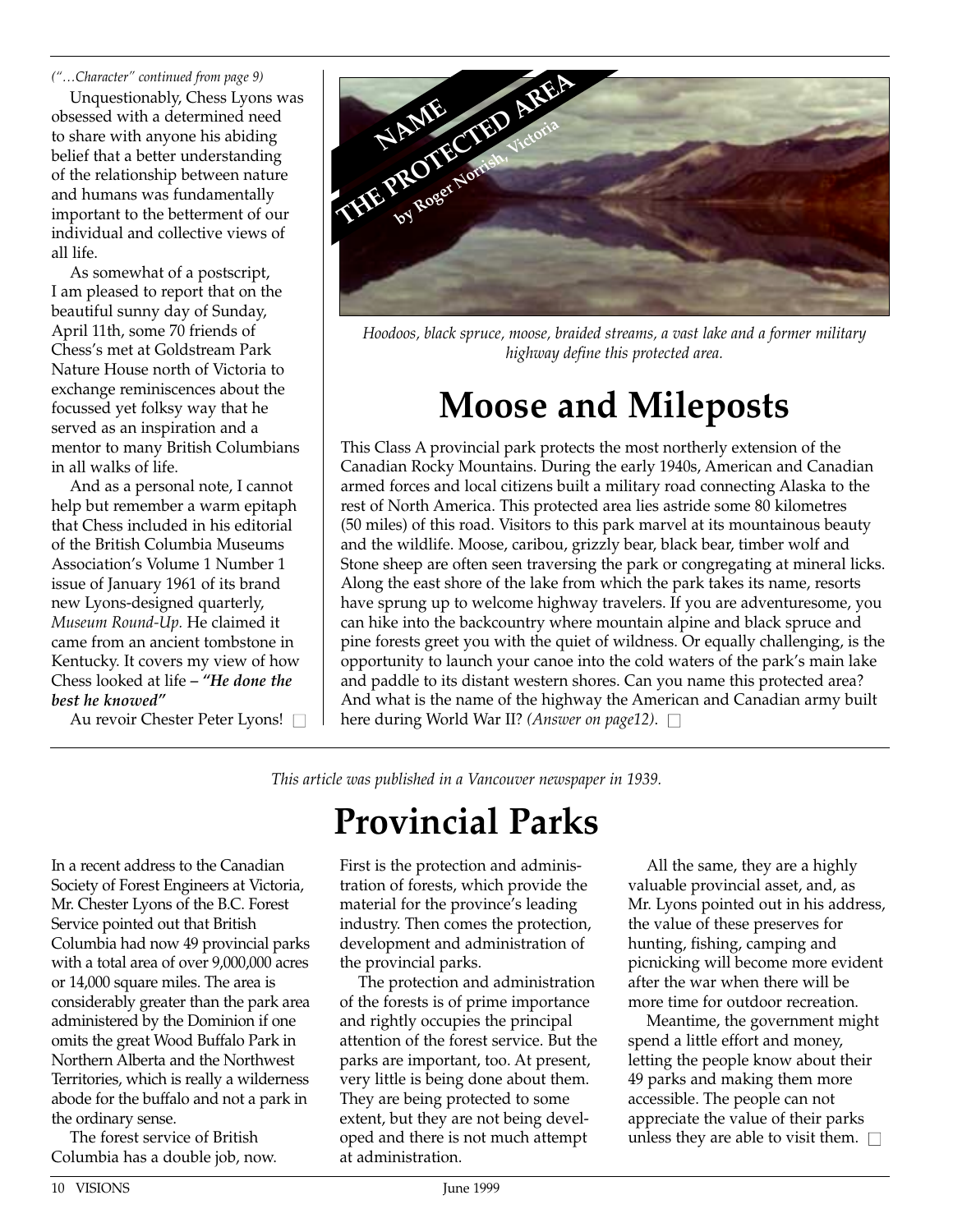# **David Douglas**

*by W. Young, David Douglas Society of Western North America*

June 25, 1999 will mark the 200th anniversary of one of western North America's most distinguished pioneer botanists. During his time in the Pacific Coast region, David Douglas collected, identified and introduced to Britain several hundred species of plants. Many of these now bear his name – not the least being the magnificent Douglas fir.



Douglas was born in Scone, Scotland on June 25, 1799. Leaving school at an early age, his first job was as an apprentice gardener in the gardens of Scone Palace. His reputation grew as his botanical career developed, until he was appointed as botanical collector representing the Horticultural Society of London.

It was in this capacity the David Douglas arrived at the mouth of the Columbia River on April 17, 1825. He would soon make his headquarters at the newly established Hudson's Bay Company's Fort Vancouver – near present-day Portland, Oregon. Ranging out from Fort Vancouver, he became a prolific collector of botanical specimens which he shipped back to the Horticultural Society in Britain.

David Douglas made two trips into what is now British Columbia in search of botanical treasures. The first was part of his arduous journey from Fort Vancouver across Canada to

Hudson Bay in 1827. This journey took Douglas up the Columbia River system, through the Arrow Lakes, past present-day Revelstoke and on to Boat Encampment where he crossed the Rocky Mountains by way of Athabasca Pass.

His second journey into British Columbia was part of a long preoccupation to collect botanical specimens on a trek from North America, across Siberia, to Europe. He began his "dream journey" in 1833. Travelling northward through the Okanagan Valley to Fort Kamloops, past Fort Alexandria and Fort George on the Fraser River, he reached Fort St. James on June 6, 1833. Beginning to realize the folly of his Siberian dream, he decided to return to Fort Vancouver. On his ill-fated return journey, his canoe overturned in the Fraser River's Fort George Canyon. Although able to save himself,

Douglas lost all his journal notes and botanical collections comprised of some 400 plant specimens.

Heartbroken and depressed, he returned to Fort Vancouver where he made plans to return to Britain via the Hawaiian Islands. Landing on the Island of Hawaii on July 9, 1934, he started an overland hike along the flanks of Mauna Keo to Hilo where he was to meet friends. He never arrived.

On July 12, 1834, his body was found in a pit that had been dug to trap wild cattle – trampled and gored to death by a trapped bull. A tragic end for Western North America's greatest pioneer botanist.

In 1984, a Memorial Monument was erected in MacMillan Park on Vancouver Island to commemorate the 150th anniversary of Douglas' untimely death.  $\square$